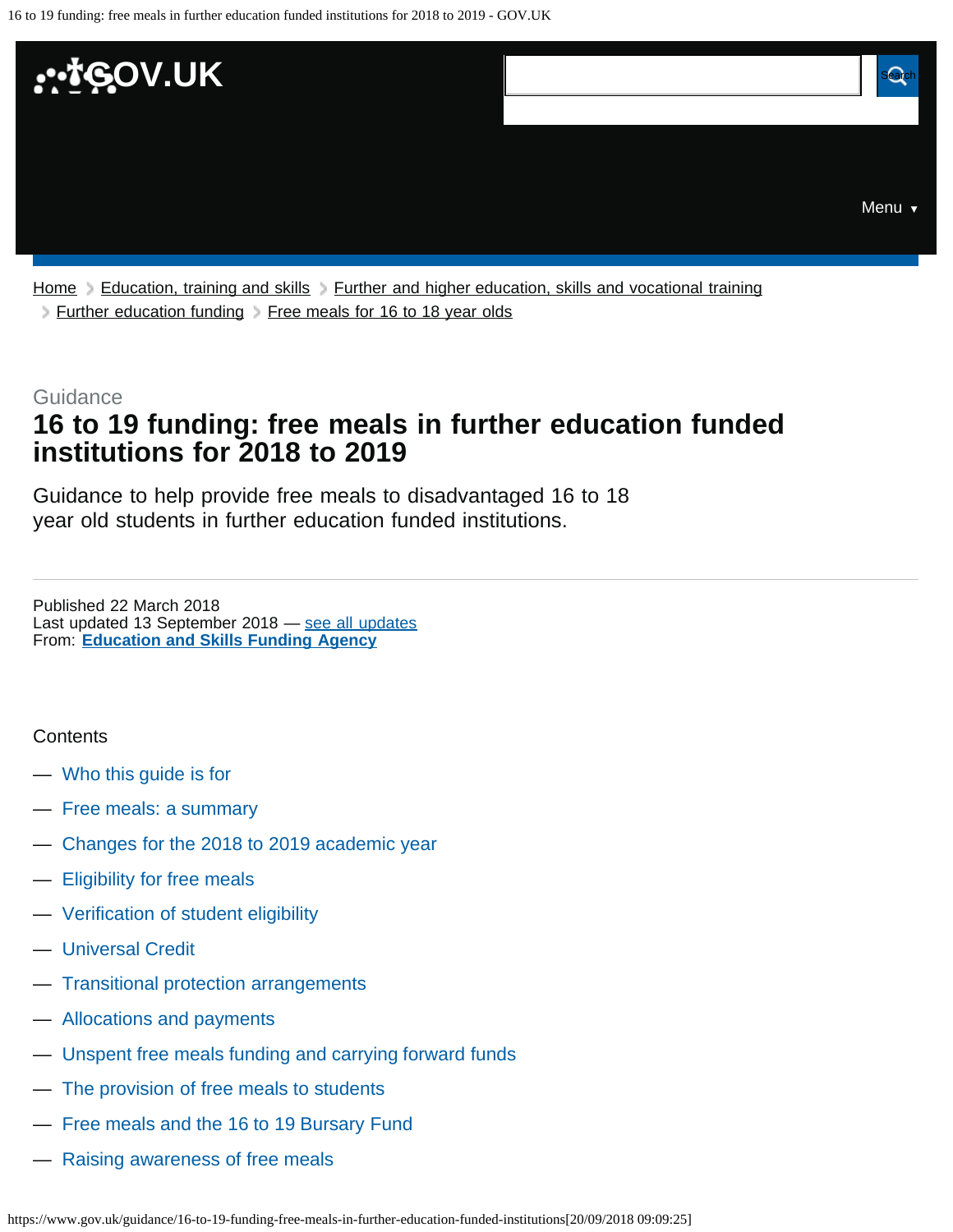- [Individualised Learner Record \(ILR\)](#page-9-2)
- [Audit and assurance](#page-10-0)
- [Further information](#page-10-1)

# <span id="page-1-0"></span>**Who this guide is for**

This guide is departmental advice from Education and Skills Funding Agency (ESFA). This advice is nonstatutory, and is designed to help further education (FE) funded institution understand their obligation to provide free meals to disadvantaged students.

### <span id="page-1-1"></span>**Free meals: a summary**

The 1996 Education Act requires maintained school and academy sixth forms to provide free meals to disadvantaged students who are aged over 16. In the 2014 to 2015 academic year this requirement was extended to disadvantaged students following FE courses at the range of FE funded institutions. Funding Agreements place a legal duty on institutions to comply with this requirement.

Institutions must make a free meal available for all eligible students for each day the student attends their study programme, where this is appropriate.

Institutions receive funding at a rate equivalent to £2.41 per student per meal.

Students aged over 19 who are continuing on the same study programme (19+ continuers) they started before they turned 19 or who have an Education Health and Care Plan (EHCP) are eligible for a free meal where they meet the criteria.

Where institutions receive both a free meals in further education and a 16 to 19 Bursary Fund discretionary bursary allocation, they may use the funding as a single allocation.

## <span id="page-1-2"></span>**Changes for the 2018 to 2019 academic year**

For the 2018 to 2019 academic year, the list of eligible benefits for free meals has been amended. From 1 April 2018, Universal Credit will have an income threshold (a maximum net earned income of £7,400).

All students already receiving free meals on or after 1 April 2018 continue to be eligible to receive free meals whilst Universal Credit continues to roll out. This protection applies to students who were eligible for free schools meals (FSM) prior to moving into further education provision. Institutions should continue to provide these students with free meals until the end of the Universal Credit rollout period.

Once Universal Credit is fully rolled out any students receiving free meals will continue to be eligible to receive them until they complete their 16 to 19 funded education. This applies to any students aged 19+ who are continuing students or who have EHCPs.

Any student who becomes eligible for free meals after the net earned income criterion is introduced but before Universal Credit is fully rolled out (in March 2023) will also continue to be eligible even if they subsequently become ineligible due to changes in their circumstances during this period. Institutions should continue to provide these students with free meals until the end of the rollout period and until they complete their 16 to 19 funded education. We have included an expanded section on [transitional protection](#page-5-0)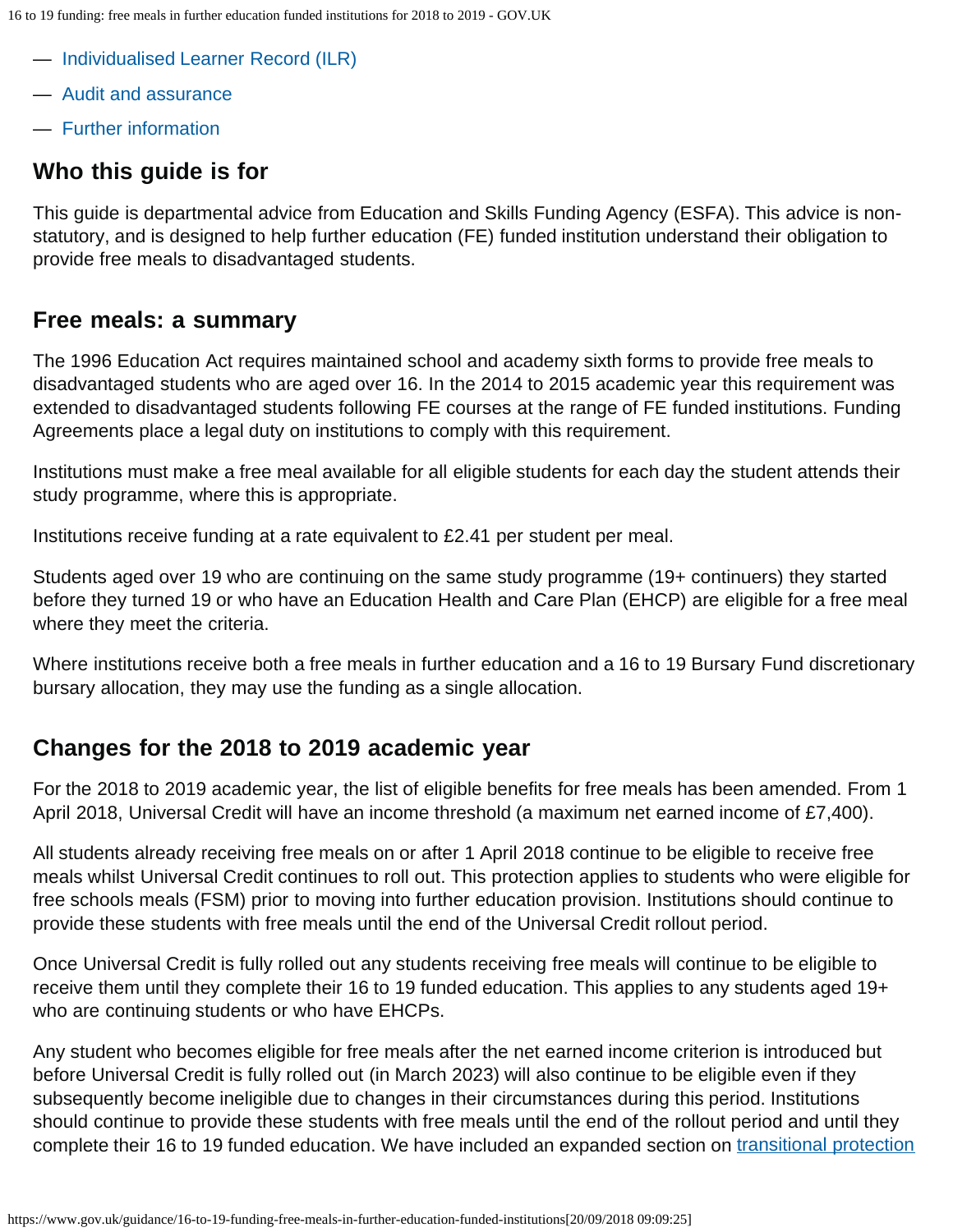in this guide.

# <span id="page-2-0"></span>**Eligibility for free meals**

### **Institution eligibility**

Students must be enrolled in further education provision funded via ESFA to be eligible for a free meal. Eligible institutions are:

- general further education colleges, including specialist colleges
- sixth-form colleges
- commercial and charitable providers
- higher education institutions (HEIs) with 16 to 19 funding from ESFA
- specialist post-16 institutions (SPIs)
- local authorities (LAs) and FE institutions directly funded for 16 to 19
- 16 to 18 traineeship providers
- European Social Fund (ESF) only institutions
- 16 to 19 only academies and free schools
- 16 to 19 only maintained schools

#### **Student eligibility**

#### **Age**

To be eligible to receive a free meal in the 2018 to 2019 academic year a student must be aged 16 or over but under 19 on 31 August 2018.

Students aged 19 or over are only eligible to receive a free meal if they are continuing on a study programme they began aged 16 to 18 ('19+ continuers') or have an Education, Health and Care Plan (EHCP).

These 2 groups of aged 19 plus students can receive a free meal while they continue to attend education (in the case of a 19+ continuer, this must be the same programme they started before they turned 19), as long as their eligibility continues.

The following groups of students are not eligible for free meals in further education:

- students aged between 14 and 16 (these students are already covered by free school meals (FSM) provision)
- students aged 19 or over at the start of their study programme, unless they have an EHCP or are a 19+ continuer
- apprentices, including those with an EHCP

### **Eligible benefits**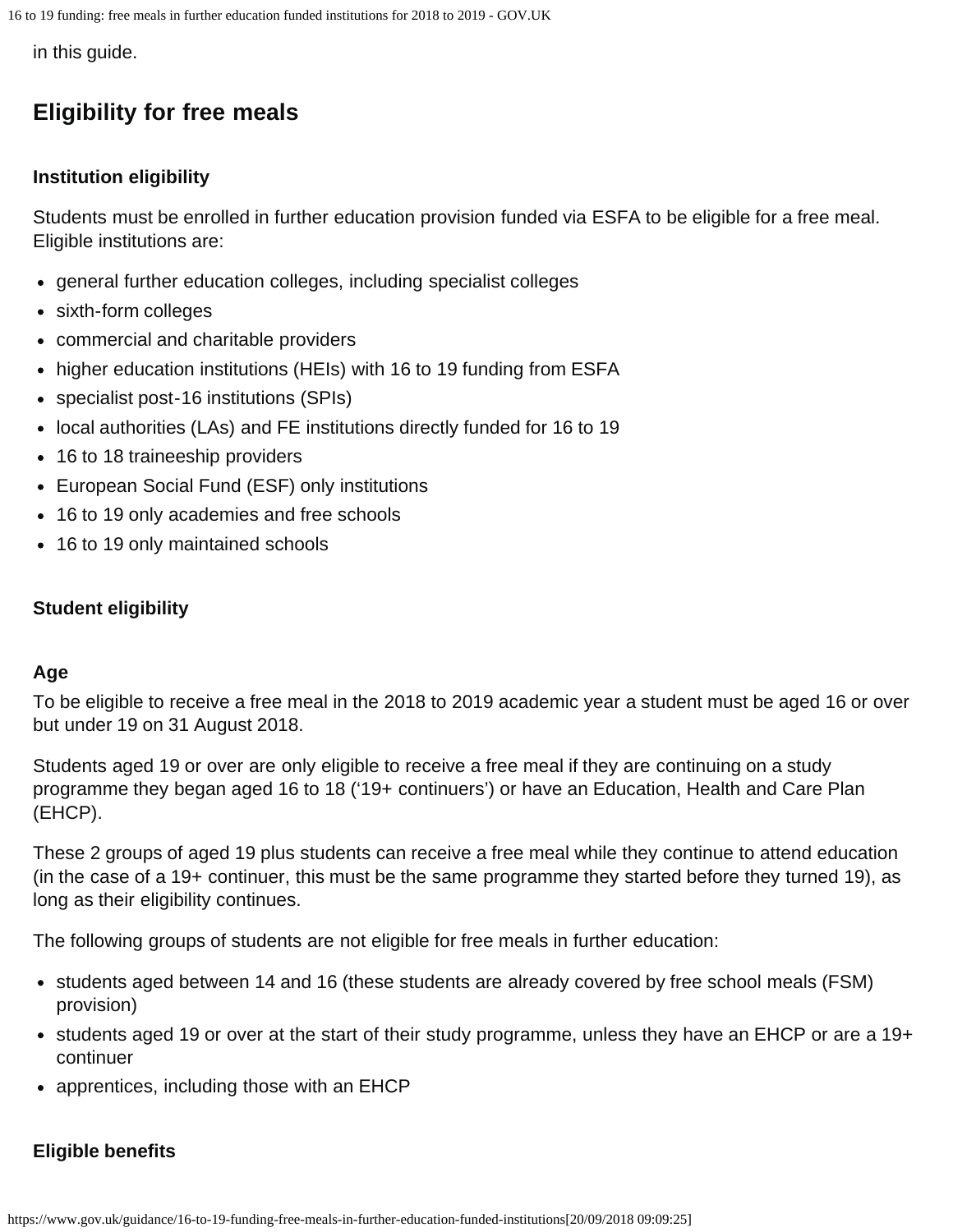Free meals are targeted at disadvantaged students. Free meals in further education defines disadvantage as students being in receipt of, or having parents who are in receipt of, one or more of the following benefits:

- Income Support
- income-based Jobseekers Allowance
- income-related Employment and Support Allowance (ESA)
- support under part VI of the Immigration and Asylum Act 1999
- the guarantee element of State Pension Credit
- Child Tax Credit (provided they are not entitled to Working Tax Credit and have an annual gross income of no more than £16,190, as assessed by Her Majesty's Revenue and Customs (HMRC))
- Working Tax Credit run-on paid for 4 weeks after someone stops qualifying for Working Tax Credit
- Universal Credit with net earnings not exceeding the equivalent of £7,400 pa

A student is only eligible to receive a free meal when they, or a responsible adult on their behalf, have made a successful application to the institution where they are enrolled.

Feedback from institutions has indicated that there is some confusion about Working Tax Credit and whether children from families in receipt of it are eligible for free meals. Working Tax Credit is not a qualifying benefit for free meals, and a parent/student in receipt of Working Tax Credit only are not entitled to a free meal. A parent or student must be in receipt of one of the qualifying benefits set out above to be eligible. Qualifying benefits include the Working Tax Credit run on which is paid for four weeks after you stop qualifying for Working Tax Credit.

The Department for Education has been working closely with the Department for Work & Pensions, other government departments and interested parties to establish new criteria for determining entitlements to free meals as the rollout of Universal Credit continues.

From 1 April 2018, any student who is in receipt of, or has parents who are in receipt of, Universal Credit must have a net earned annual income of no more than £7,400 in order to be eligible for free meals. This change will apply from the 2018 to 2019 academic year. Any further changes or clarifications about Universal Credit and free meals will be confirmed via an update to this guide.

Students must also satisfy the residency criteria set out in **ESFA Funding regulation guidance for the 2018** [to 2019 academic year](https://www.gov.uk/16-to-19-education-funding-guidance).

# <span id="page-3-0"></span>**Verification of student eligibility**

Institutions are responsible for assessing applications for free meals. All students applying for a free meal for the first time in the 2018 to 2019 academic year must submit an application (either by the student, or by a responsible adult on their behalf) to the institution where they are enrolled. Some institutions may use a paper application form, others may use an on-line application form.

Institutions will be aware that the Department for Education provides an electronic Eligibility Checking System (ECS) that enables local authorities to check free school meal (FSM) eligibility on behalf of institutions. It is important that institutions and local authorities understand that the legal gateway (section 110 of the Education Act 2005) that enables the Department to obtain benefit information held by DWP and HRMC for checking eligibility is limited to FSM. Information from the ECS cannot currently be used to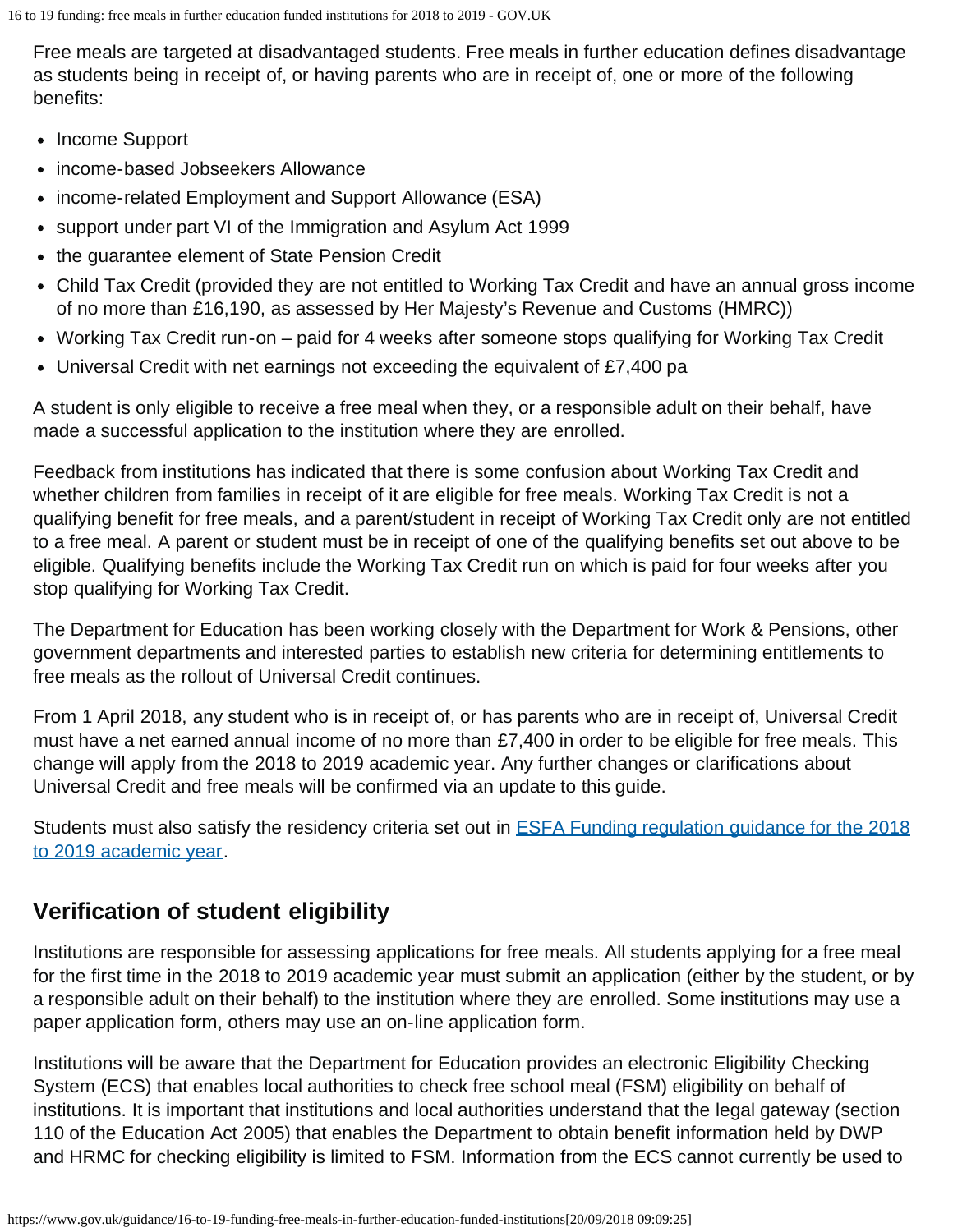check entitlement for free meals for post-16 students.

As part of the application, institutions must ask the student (or their parent/guardian) to provide evidence of the award of the qualifying benefits. This might be an award notice or letter from the Department of Work and Pensions (DWP) or HMRC. Institutions may want to consider using a combined application form and process for free meals and the 16 to 19 Bursary Fund.

# <span id="page-4-0"></span>**Universal Credit**

For new applicants, institutions must verify the eligibility of students, or their parents, who are in receipt of Universal Credit, institutions will need to ask for a copy of their Universal Credit award notice which includes detail of their monthly earnings. Institutions will need to assess the information given to obtain an accurate proxy of the individual's current earned annual income.

Institutions should check eligibility using the following three-step process:

- step 1: the student or their parents provides a Universal Credit award statement from their most recent complete assessment period, showing that their earnings in that period do not exceed £616.67 (this is a twelfth of an equivalent annual income of £7,400). If their earnings do not exceed £616.67, they are eligible for free meals. If their earnings do exceed £616.67, the check must move on to the next step
- step 2: the student or their parents provides Universal Credit award statements from their 2 most recent complete assessment periods, showing that their earnings in that period do not exceed £1233.34 (this is a sixth of an equivalent annual income of £7,400). If their earnings do not exceed £1233.34, they are eligible for free meals. If their earnings do exceed £1233.34, the check must move on to the next step
- step 3: the student or their parents provides Universal Credit award statements from their three most recent complete assessment periods, showing that their earnings in that period do not exceed £1850.00 (this is a quarter of an equivalent annual income of £7,400). If their earnings do not exceed £1850.00, they are eligible for free meals. If their earnings do exceed £1850.00, the student is not eligible for free meals

A manual check will be required to determine eligibility for those students or their parents who are selfemployed and in receipt of Universal Credit. Parents will need to provide evidence that:

- they are in receipt of Universal Credit by providing their Universal Credit award letter
- they are self-employed by providing a copy of their company registration or tax return form
- their monthly net earnings do not exceed the threshold as set out in steps 1, 2 and 3. Institutions should request that self-employed parents complete the self-declaration form and, once satisfied that they are eligible, provide the student with a free meal

## [Self employment declaration form](https://assets.publishing.service.gov.uk/government/uploads/system/uploads/attachment_data/file/704382/Self-employment_declaration_form_2018.docx)

MS Word Document, 52.2KB

The diagram that follows also shows the assessment process: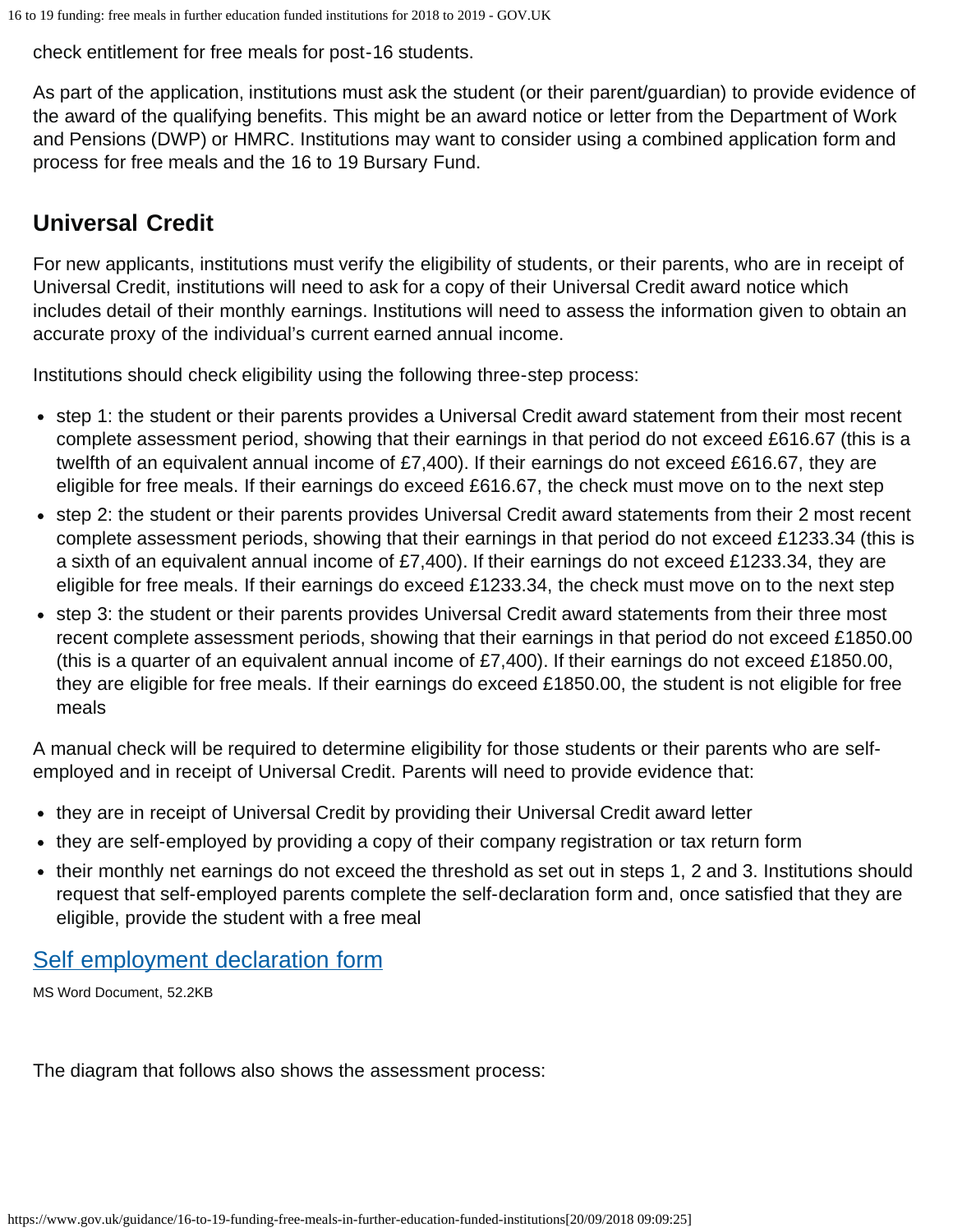

# <span id="page-5-0"></span>**Transitional protection arrangements**

The introduction of new eligibility criteria under Universal Credit from 1 April 2018 will result in some households becoming eligible for free meals and others falling outside of the eligibility criteria. The Department for Education is introducing transitional protection arrangements to provide certainty for families and to ensure that they do not experience a sudden loss of free meals.

The protection arrangements are designed to be as straightforward as possible for institutions to implement. It will apply as follows:

- from 1 April 2018, all students already receiving free meals will continue to receive free meals whilst Universal Credit is rolled out. This will apply even if their household earnings rise above the new threshold during that time
- any student who becomes eligible for free meals after the threshold has been introduced will also continue to receive free meals during the Universal Credit rollout. This will apply even if they subsequently become ineligible during this period because their household earnings rise above the new threshold

Institutions do not need to carry out any further eligibility checks for these protected families during this period. They may wish to note the students as 'protected' in their free meals auditable records.

Institutions should seek to identify students who are eligible to receive free meals under the transitional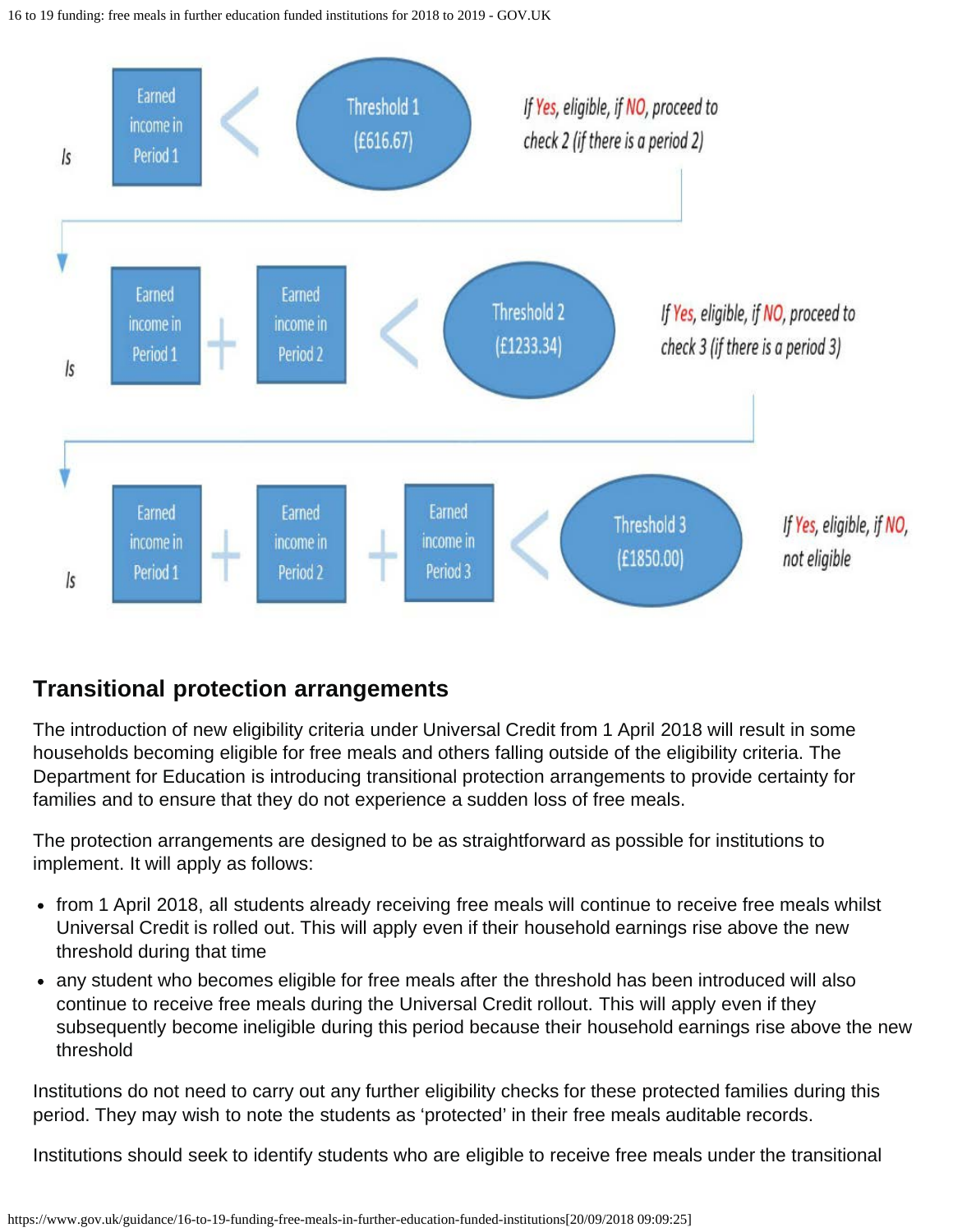protection by speaking to the student's previous school or their local authority (in the case of FSM) or to their previous further education funded institution (in the case of free meals in further education). The information may also be available on the Common Transfer file where institutions have signed up to the Department's for Education's school-to-school system, although the Department recognises this may not be appropriate for all further education funded institutions. The Department is also exploring options for providing historical free school meals (FSM) information to help institutions identify students who are protected and should continue to receive a free meal.

Where institutions are unable to verify previous eligibility for free meals using the approaches above, institutions may wish to consider seeking evidence from the student/their parent, for example, by requesting a copy of previous entitlement letters etc.

A student who has not previously claimed free meals is only eligible to receive one when they, or a responsible adult on their behalf, have made a successful application to the institution where they are enrolled. Once Universal Credit is fully rolled out, any students receiving free meals who no longer meet the eligibility criteria at that point (because they are earning above the threshold) will continue to receive protection until they complete their 16 to 19 funded education. 19+ continuers and students aged 19 and over with EHCPs will continue to receive protection until the end of their current programme of study.

Student who apply after 1 April 2018 and who have household earnings above the threshold will not be eligible for free meals.

# <span id="page-6-0"></span>**Allocations and payments**

Where possible, ESFA has based 2018 to 2019 academic year free meals funding for further education institutions on their 2016 to 2017 full academic year data and their funded student number for the 2018 to 2019 academic year. ESFA has used the number of students assessed as eligible for, and in receipt of, free meals in the 2016 to 2017 academic year as a percentage of the total number of reported students aged 16 to 19 in that year. This establishes the number of students we might reasonably expect to be eligible for free meals support in the 2018 to 2019 academic year.

If 2016 to 2017 full academic year information is not available, ESFA will use alternative approaches to generate the allocation and explain the calculation to the institution. ESFA strongly advises institutions to make data returns for the number of students assessed as eligible for, and in receipt of, free meals on an ongoing basis.

ESFA apportions the number of fundable free meals students across the funding bands, using the same methodology as for mainstream allocations. Band 5, Band 4 and Band 1 FTEs are full-time students. Band 3 and Band 2 are part-time students. Two funding rates apply, one for full-time students and one for parttime students, equivalent to £2.41 per student per meal.

As in previous years, ESFA has made an adjustment for historic double funding between free meals and the 16 to 19 Bursary Fund. ESFA calculates each institution's share (percentage) of the total number of students supported with free meals who informed the 2018 to 2019 free meals allocations. This percentage is used to calculate the amount to be subtracted from each institution's discretionary bursary allocation.

Further information about the allocations methodology is set out in ESFA funding statements (issued to institutions in February to March 2018).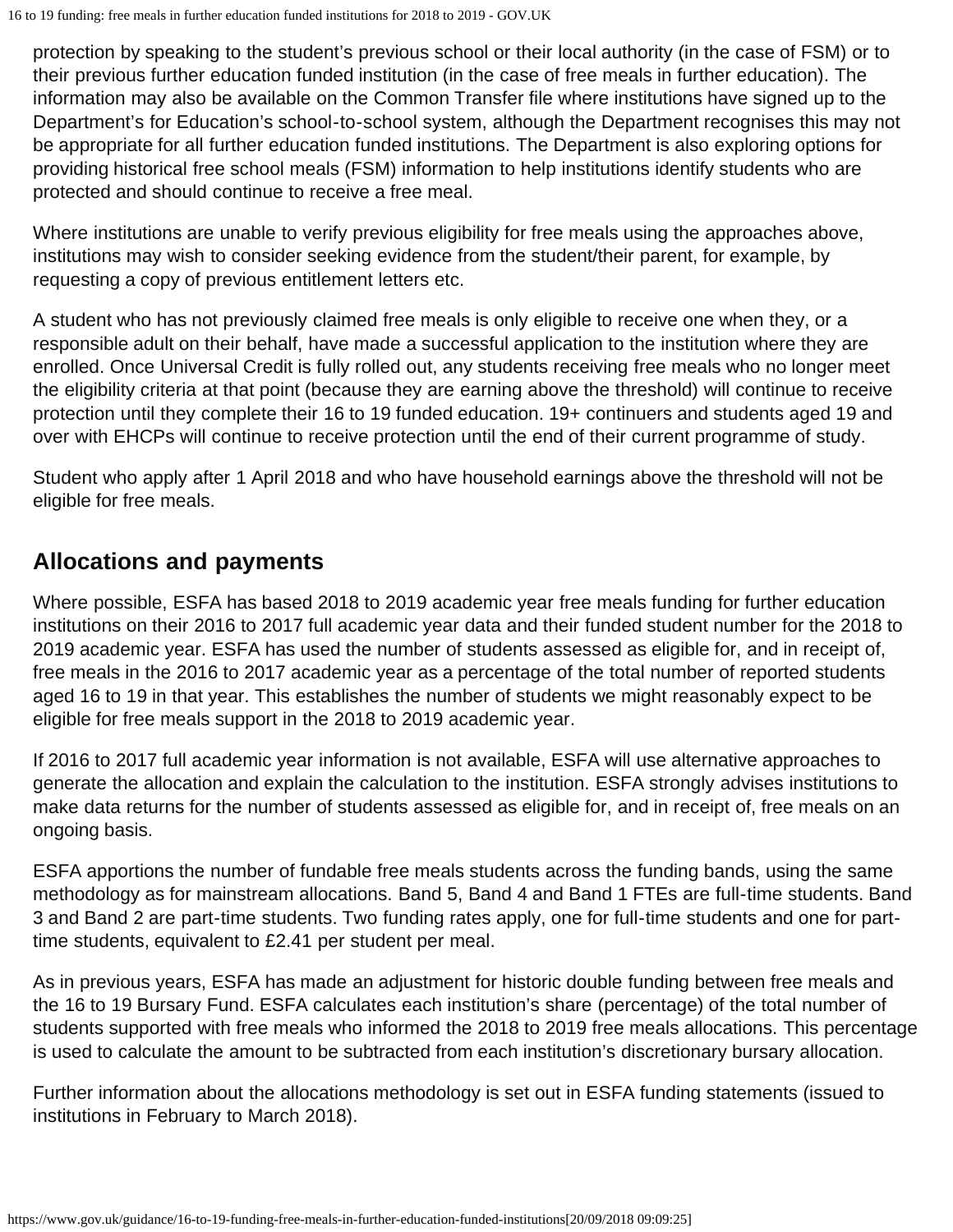### **Payment of allocations**

ESFA will pay free meals allocations to institutions in 2 parts: approximately two-thirds in August and one third in April. The first payment for eligible academies is September, reflecting that this is generally the date for first payments to academies.

If any institution given an allocation of free meals funding determines they do not have eligible students, they should contact ESFA to return their allocation.

#### **Administrative contribution**

Institutions are permitted to use up to 5% of their allocation for administrative costs.

Institutions that are in scope for both the 16 to 19 Bursary Fund and free meals in further education schemes are permitted to use up to 5% of the combined allocation for administration. Institutions must ensure they do not take a sum that is greater than 5% of the single allocation total.

## <span id="page-7-0"></span>**Unspent free meals funding and carrying forward funds**

ESFA permits institutions to carry unspent funds over to the next academic year. Institutions must ensure that any unspent funds they carry forward continue to be used to support students. Funds that are carried forward cannot be added to general institution funds.

Institutions given a single overall allocation in the previous academic year that included funding for both free meals and discretionary bursary can carry forward funds from both schemes. The funding can be used for either free meals or discretionary bursary payments in the new academic year (2018 to 2019).

Institutions must fully utilise any unspent funds for either discretionary bursary or free meals before using their new academic year allocation.

ESFA reminds institutions that discretionary bursary and/or free meals funding cannot be carried forward for more than one year. Institutions must contact ESFA to arrange to return any unspent funds they hold from any year prior to 2017 to 2018.

## <span id="page-7-1"></span>**The provision of free meals to students**

Institutions must make provision for free meals to eligible students (those who are in receipt of the qualifying benefits and who make a successful application for free meals) for each day the student attends their study programme, where this is appropriate.

For example, if a student attends for 5 days a week, 9am to 3pm, for part of their course, the institution should provide 5 free meals. If a student has 2 days a week when they only attend from 9am to 10am, then the institution does not have to provide meals on those days.

Institutions are responsible for encouraging and supporting students in making healthy food choices. Many caterers will be able to advise on suitable healthy options to offer students. Institutions should also offer hot food options where practical.

Institutions should provide a meal free of charge to eligible students, or fund the free meal via an electronic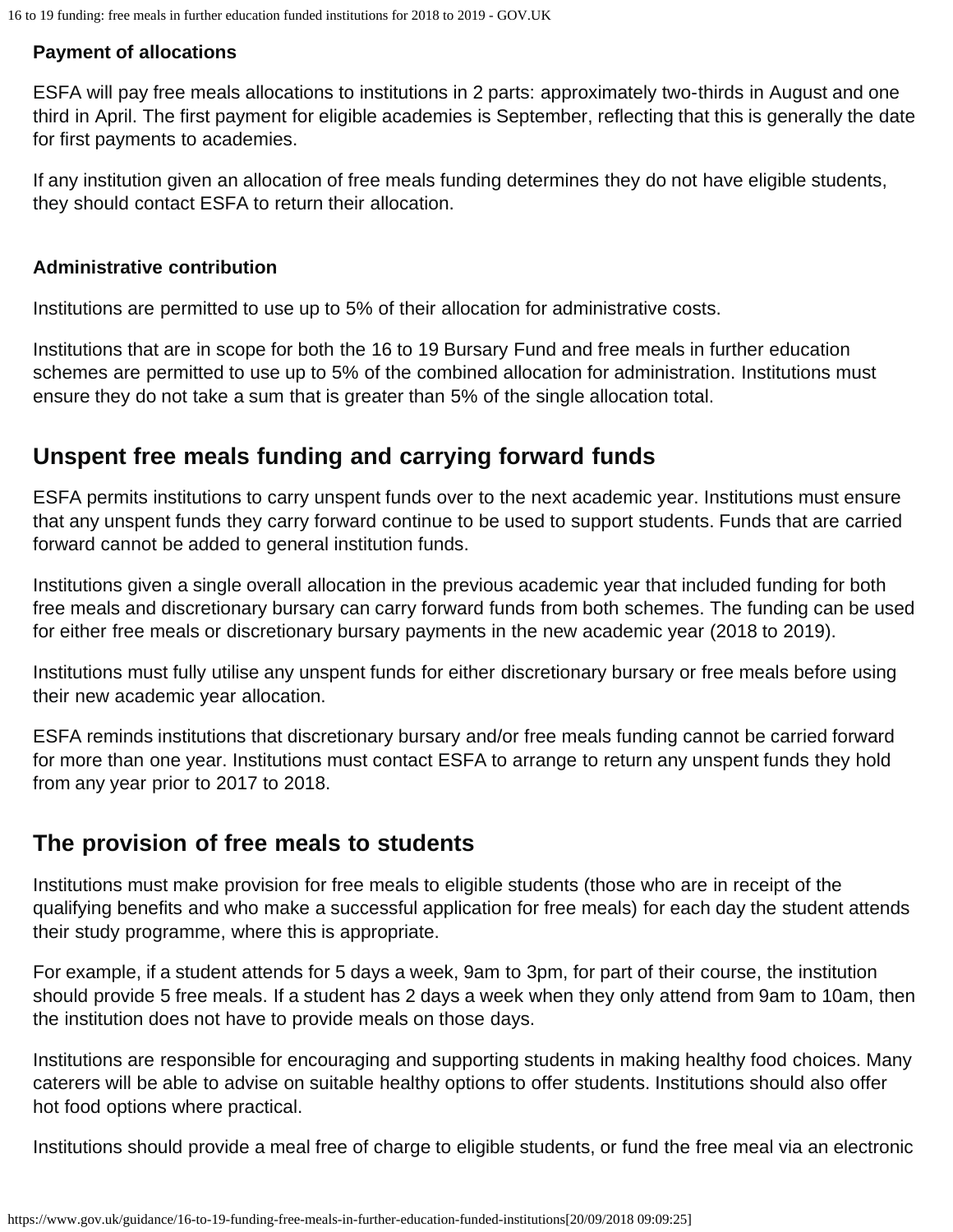credit or voucher that can be redeemed on-site or off-site where institutions have arrangements with nearby food outlets. Electronic credits and vouchers must be worth a minimum value of £2.41.

If an institution determines it is necessary to enhance the £2.41 free meals funding rate, in other words, to provide a meal with a greater value, from the single funding allocation or other sources, they have discretion to do so. Institutions must consider the value for money and reasonableness of an enhancement to the £2.41 rate and must be able to justify this at audit, particularly if they choose to make a significant variation from this amount.

The cost of meals is sometimes included as part of the package of support for High Needs Students that is agreed with local authorities. In these instances, institutions should consider the issue of potential double funding for meals when assessing the need to support. This might be by deducting the appropriate amount of funding from the total costs of the package for those students who will be eligible for a free meal, enabling local authorities to use those funds elsewhere.

The majority of students will require a free meal at lunchtime to fit in with usual study/attendance patterns. However, institutions may exceptionally choose to make provision for a free meal at an alternative time, for example, a breakfast, depending on the study pattern of individual students.

Institutions must make free meals provision for students on days when they are off-site as part of their study programme, for instance attending a work placement or work experience. Wherever possible, institutions should provide the student with a voucher they can use at nearby food outlets or arrange with the work placement or work experience provider to provide a meal.

ESFA expects that a meal, voucher or credit will be provided to eligible students. However, this may not be practical in some situations and institutions are permitted to make cash payments to students in the following exceptional circumstances:

- students attending institutions that meet all of the following criteria:
	- fewer than 50 students in total on roll
	- no catering or kitchen facilities on site
	- no suitable food outlets locally that will agree to take part in a credit or voucher scheme
- students who are off-site on work placement or work experience as part of their study programme whose host organisation is unable or unwilling to provide a meal and who have no access to a suitable food outlet that will accept a voucher. Examples include work placements in rural areas or on industrial sites
- institutions with more than 50 students in total on roll but which have sites away from their main campus that a) have no on-site catering facilities and b) are too far away for students to travel back to facilities on the main campus

If institutions identify particular and exceptional circumstances that fall outside these parameters, they have discretion to make cash payments if they believe that failing to do so will prevent an eligible student from being provided with a meal. Institutions must ensure they record any such decisions as part of their auditable records.

#### **Catering for students with special dietary requirements**

Institutions are best placed to make decisions in the case of students who have special dietary requirements, taking into account local circumstances. Institutions are expected to make reasonable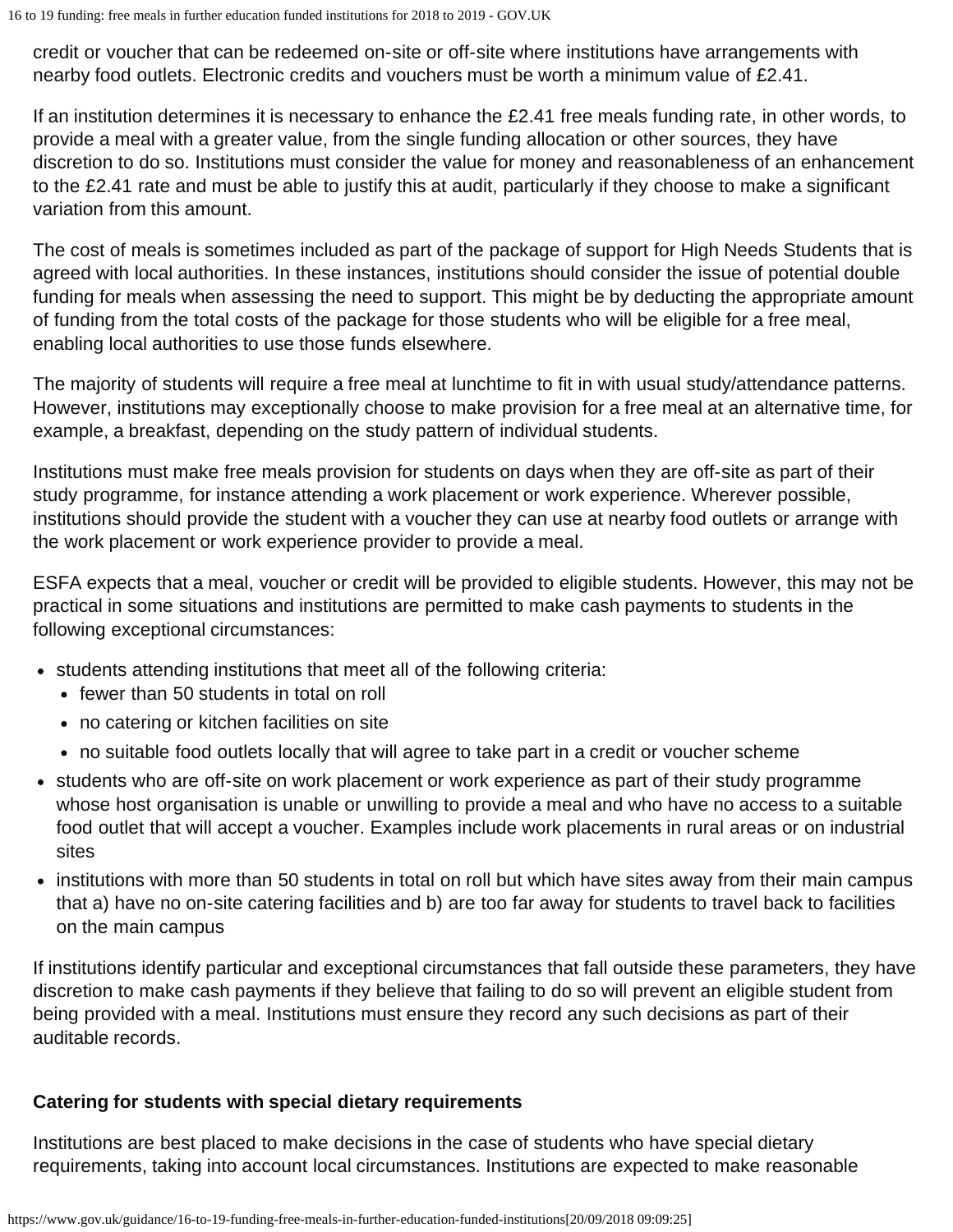adjustments for students with these requirements.

The [School Food Plan's UIFSM toolkit](http://www.schoolfoodplan.com/toolkit/) was developed to help schools implement universal free school meals for infant pupils, but it contains advice on how to cater for pupils with special dietary requirements, which may be helpful to institutions.

## <span id="page-9-0"></span>**Free meals and the 16 to 19 Bursary Fund**

ESFA removed the ring fence between the free meals in further education allocation and the 16 to 19 Bursary Fund discretionary bursary allocation in the 2016 to 2017 academic year. This flexibility remains in place. Institutions must manage the single allocation appropriately to ensure all students eligible for a free meal receive one in line with this guide.

Prior to the introduction of additional funding for free meals, institutions had supported the cost of meals for students who needed them from discretionary bursaries. ESFA adjusts discretionary allocations to take account of this double funding for those institutions also in receipt of an allocation for free meals.

Institutions have discretion to manage the single allocation as they decide most appropriate to best provide support to eligible students for both schemes. Free meals in further education remains an entitlement and institutions must manage the single allocation appropriately to ensure that all students entitled to a free meal are provided with one.

If an institution determines it is necessary to enhance the £2.41 free meals funding rate and provide a meal with a greater value, whether from their single allocation or other sources, they have the discretion to do so. However, where institutions choose to do this, they must ensure that funding for discretionary bursaries continues to provide sufficient help to students facing the range of barriers to participation and should not enhance free meals funding to the detriment of other needs.

Institutions can give additional support to students eligible for a free meal from the 16 to 19 Bursary Fund, if the institution assesses they meet the criteria for bursary for vulnerable groups or the discretionary bursary.

Institutions should ensure they consider the provision of a free meal, or the funding provided to the student for the free meal, when they assess their overall need for support.

# <span id="page-9-1"></span>**Raising awareness of free meals**

Institutions are responsible for ensuring students are aware of the eligibility criteria for free meals. They should also encourage students who may meet the criteria to make an application for a free meal.

Institutions should clearly set out their free meal provision for students and parents. This might be by publishing a statement on their website, providing information at enrolment days, sending letters home to parents, etc. Template forms are available on gov.uk for institutions to use.

Students do better in their studies when they have access to proper, regular, nutritional meals. ESFA encourages institutions to support students to make healthy food choices by raising awareness of relevant information and guidance.

# <span id="page-9-2"></span>**Individualised Learner Record (ILR)**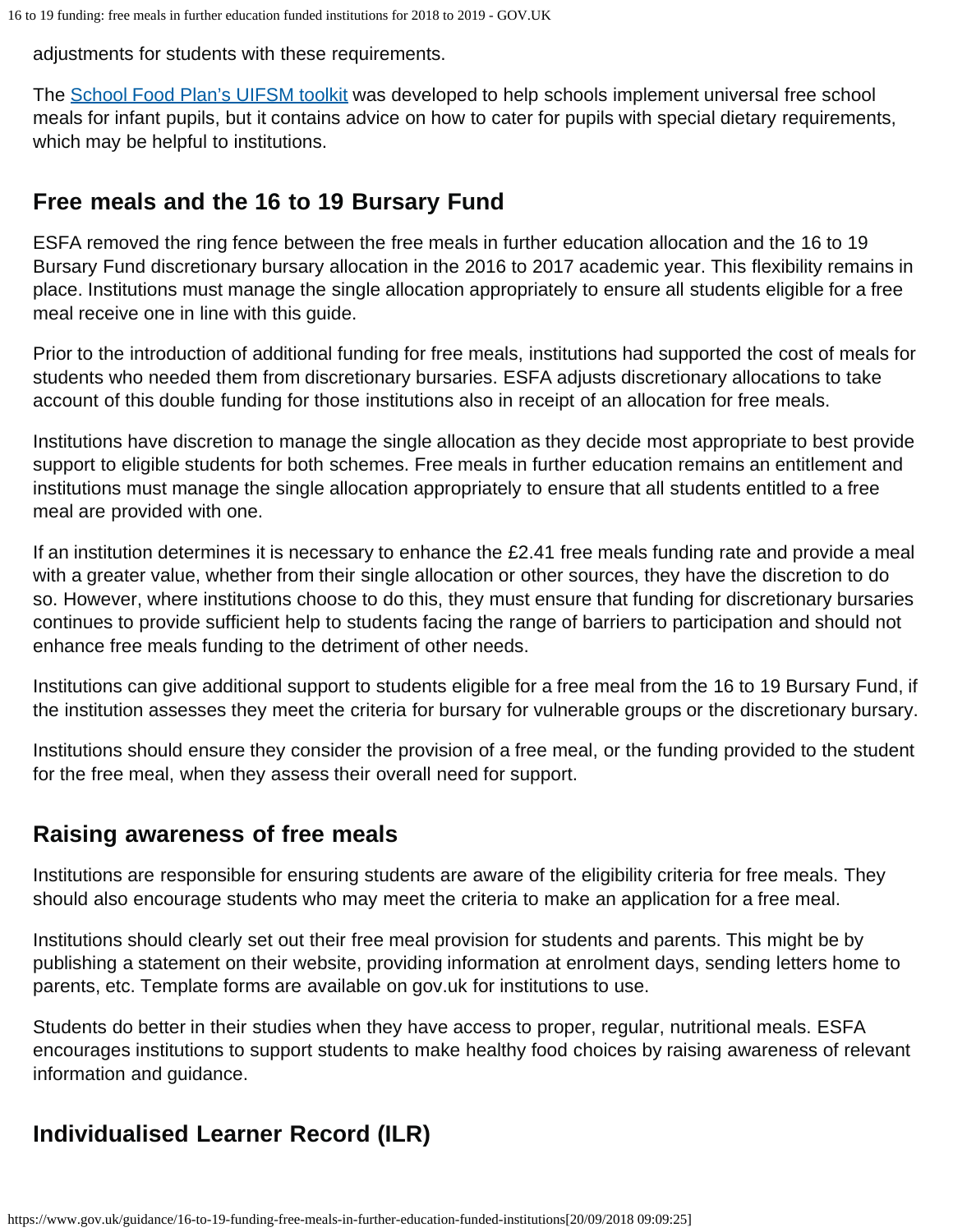Institutions must complete the free meal field in the ILR to provide information on the number of young people eligible for free meals. This is code FME2.

Institutions must ensure they only record students who are eligible and have taken up the free meal in the free meal field.

Students who receive funding for meals from the discretionary 16 to 19 Bursary Fund must not be recorded in the free meals field nor should students who receive Free School Meals (FSM) (for example, 4 to 15 year-olds). FSM students should be reported in the separate FSM field.

The ILR states that code FME2 should be used if the student is eligible for, and has taken up, free meals at any point during the academic year. If the student stops taking free meals FME2 should be retained and not removed until the start of the following academic year. Similarly, if a student becomes ineligible during the year, the transitional protections mean that FME2 should be retained until the student's programme of study ends.

This code should be recorded for eligible students who are ESFA funded students aged 16 or over and under 19, 19 to 24 year-old students who are subject to an EHCP, ESF funded students aged between 16 and 18 and 19+ continuers.

Institutions that do not complete the ILR but instead complete the School Census should complete the 2 free school meals fields.

## <span id="page-10-0"></span>**Audit and assurance**

Free meals in further education is subject to normal assurance arrangements for 16 to 19 education and training.

Institutions must maintain accurate and up to date records that evidence which students receive free meals funding; confirm student eligibility for funding, including where transitional protections apply, and demonstrate appropriate use of funds, including the rationale for any enhancement to the £2.41 free meals rate.

Institutions are responsible for deciding what evidence they accept for free meals and how recent it is. However, they must ensure they can evidence that only students who meet the eligibility criteria for free meals in each academic year receive them. Where institutions have used their discretion to make cash payments that are outside the specified criteria set out in this document, they must ensure these are recorded.

Institutions should note that, following an audit, ESFA might recover funding where free meals payments are found to have been made to ineligible students.

# <span id="page-10-1"></span>**Further information**

The [Children's Food Trust has produced guidance](http://www.childrensfoodtrust.org.uk/resources) for schools that may be helpful for free meals in further education. The Free School Meals Matter Toolkit, and A quick guide to free school meals are available on the Trust's website.

Information about healthy eating, including recipes, is available at Change 4Life and [NHS.](http://www.nhs.uk/livewell/goodfood/pages/eatwell-plate.aspx)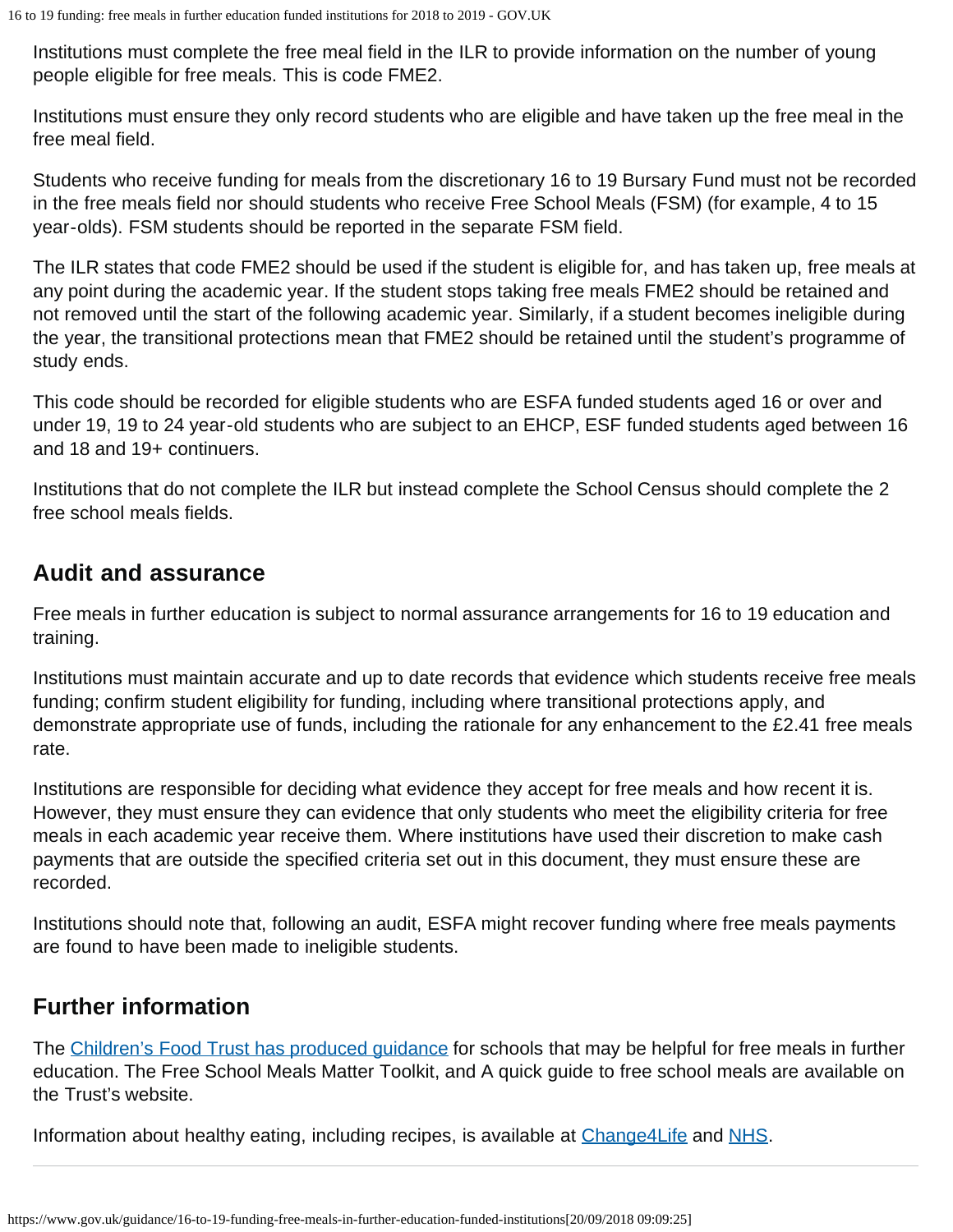<span id="page-11-1"></span><span id="page-11-0"></span>Published 22 March 2018 Last updated 13 September 2018  $\pm$  [show all updates](#page-0-0)

**[Contents](#page-11-1)** 

#### **Related content**

#### **[Free meals for 16 to 18 year olds](https://www.gov.uk/education/free-meals-for-16-to-18-year-olds)**

For disadvantaged students in further education (FE) funded institutions. Eligibility criteria, allocations and payments, governance.

#### **[Funding and finance for students](https://www.gov.uk/education/funding-and-finance-for-students)**

Register, apply for and manage student finance. Loans, sponsorship, getting help with studying if you're a parent or carer.

[16 to 18 Residential Bursary Fund guide: 2018 to 2019 academic year](https://www.gov.uk/guidance/16-to-18-residential-bursary-fund-guide-2018-to-2019-academic-year)

[16 to 19 Bursary Fund guide: 2018 to 2019 academic year](https://www.gov.uk/guidance/16-to-19-bursary-fund-guide-2018-to-2019-academic-year)

[Further education courses and funding](https://www.gov.uk/further-education-courses)

Collection

#### **[Funding education for 16- to 19-year-olds](https://www.gov.uk/government/collections/funding-education-for-16-to-19-year-olds)**

**Is this page useful?** [Yes No](https://www.gov.uk/contact/govuk)

[Is there anything wrong with this page?](https://www.gov.uk/contact/govuk)

#### **Services and information**

**[Benefits](https://www.gov.uk/browse/benefits)** 

[Births, deaths, marriages and care](https://www.gov.uk/browse/births-deaths-marriages)

[Business and self-employed](https://www.gov.uk/browse/business)

[Childcare and parenting](https://www.gov.uk/browse/childcare-parenting)

[Citizenship and living in the UK](https://www.gov.uk/browse/citizenship)

[Crime, justice and the law](https://www.gov.uk/browse/justice)

[Disabled people](https://www.gov.uk/browse/disabilities)

[Driving and transport](https://www.gov.uk/browse/driving)

[Education and learning](https://www.gov.uk/browse/education)

[Employing people](https://www.gov.uk/browse/employing-people)

[Environment and countryside](https://www.gov.uk/browse/environment-countryside)

https://www.gov.uk/guidance/16-to-19-funding-free-meals-in-further-education-funded-institutions[20/09/2018 09:09:25]